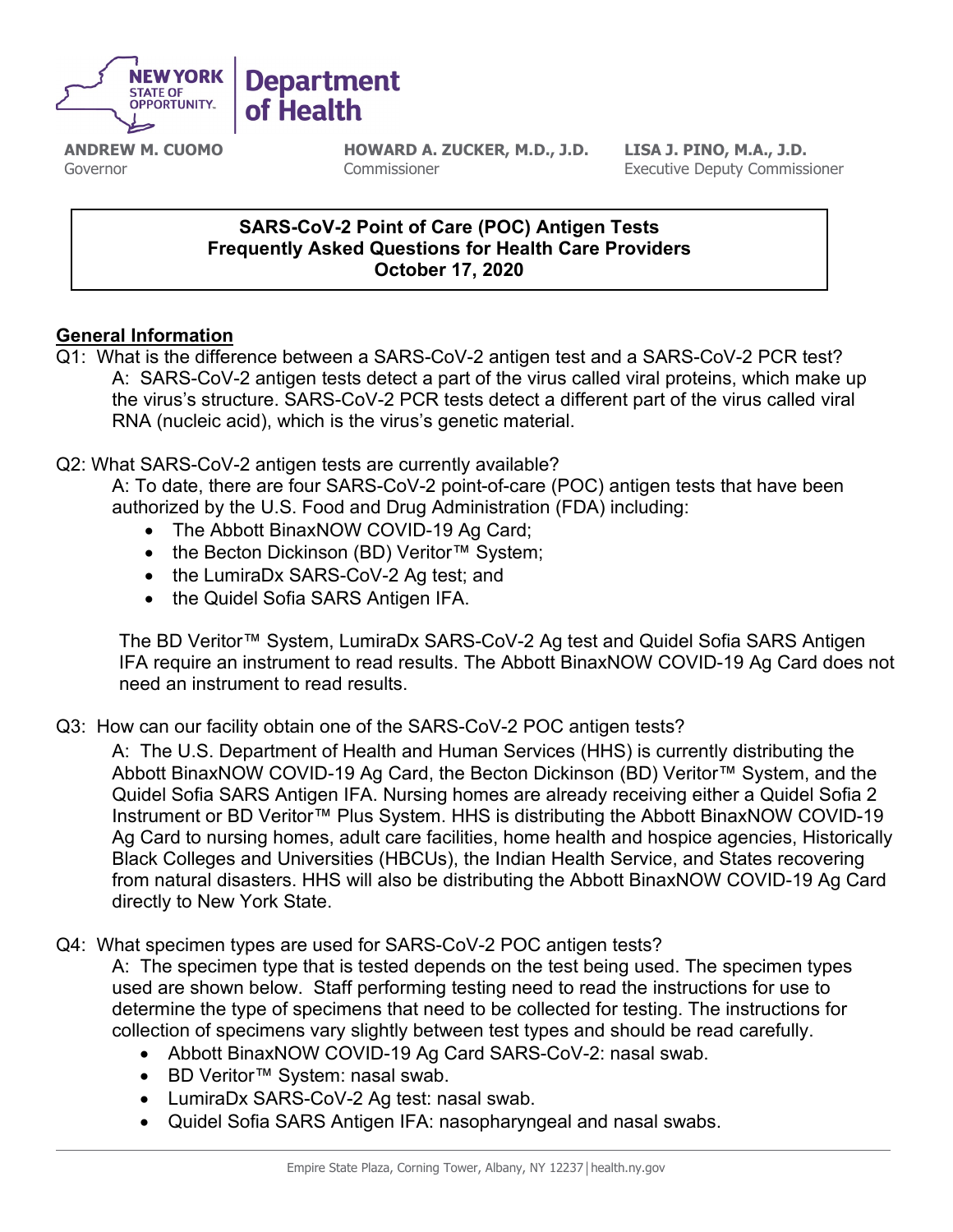Q5: The instructions for these SARS-CoV-2 POC antigen tests indicate that these tests are intended to be used for the detection of SARS-CoV-2 in symptomatic individuals. Can these tests be used to test asymptomatic individuals?

A: Yes. Although these tests have not been approved by the FDA for use on asymptomatic individuals, the Centers for Medicare and Medicaid Services (CMS) will temporarily exercise enforcement discretion for the duration of the COVID-19 public health emergency under CLIA and will allow the use of SARS-CoV-2 POC antigen tests on asymptomatic individuals. See [https://www.cms.gov/files/document/clia-poc-ag-test-enforcement-discretion.pdf.](https://www.cms.gov/files/document/clia-poc-ag-test-enforcement-discretion.pdf) However, it is important to remember that the manufacturers' test performance data are based on specimens from symptomatic individuals. At this time, data on test performance when used to test asymptomatic individuals are not available.

Q6: Can the SARS-CoV-2 POC antigen tests be used to test asymptomatic individuals in congregate facilities?

A: The U.S. Department of Health and Human Services (HHS) has indicated that federal law and guidance permits use of FDA approved POC COVID-19 tests to screen asymptomatic individuals in congregate facilities including nursing homes, assisted-living facilities, long-term-care facilities and other health or social facilities such as day programs.

See [https://www.hhs.gov/sites/default/files/prep-act-coverage-for-screening-in](https://www.hhs.gov/sites/default/files/prep-act-coverage-for-screening-in-congregate-settings.pdf)[congregate-settings.pdf;](https://www.hhs.gov/sites/default/files/prep-act-coverage-for-screening-in-congregate-settings.pdf) [https://www.cms.gov/files/document/qso-20-38-nh.pdf.](https://www.cms.gov/files/document/qso-20-38-nh.pdf)

Q7: Can the SARS-CoV-2 POC antigen tests be used to test asymptomatic individuals in congregate settings such as schools?

A: SARS-CoV-2 POC antigen tests can be used to test asymptomatic individuals associated with congregate settings such as schools, colleges, universities and other educational settings, workplaces, and other sites where people gather. See [https://www.hhs.gov/sites/default/files/prep-act-coverage-for-screening-in](https://www.hhs.gov/sites/default/files/prep-act-coverage-for-screening-in-congregate-settings.pdf)[congregate-settings.pdf\)](https://www.hhs.gov/sites/default/files/prep-act-coverage-for-screening-in-congregate-settings.pdf). Schools should follow guidance for testing of individuals in congregate settings. For schools located in outbreak areas, providers should follow guidance for use of the test in a congregate settings in an areas where there is a public outbreak. For schools not located in outbreak areas, providers should follow guidance for use of the test in a congregate settings in an areas where there is not a public outbreak. Schools located in yellow zone should consult the "Interim Guidance on Mandatory COVID-19 Testing in Public and Non-Public Schools Located in Areas Designated as "Yellow Zones" Under the New York State Cluster Action Initiative" at https://coronavirus.health.ny.gov/system/files/documents/2020/10/guidance\_for school testing in yellow zone10\_9\_2020.pdf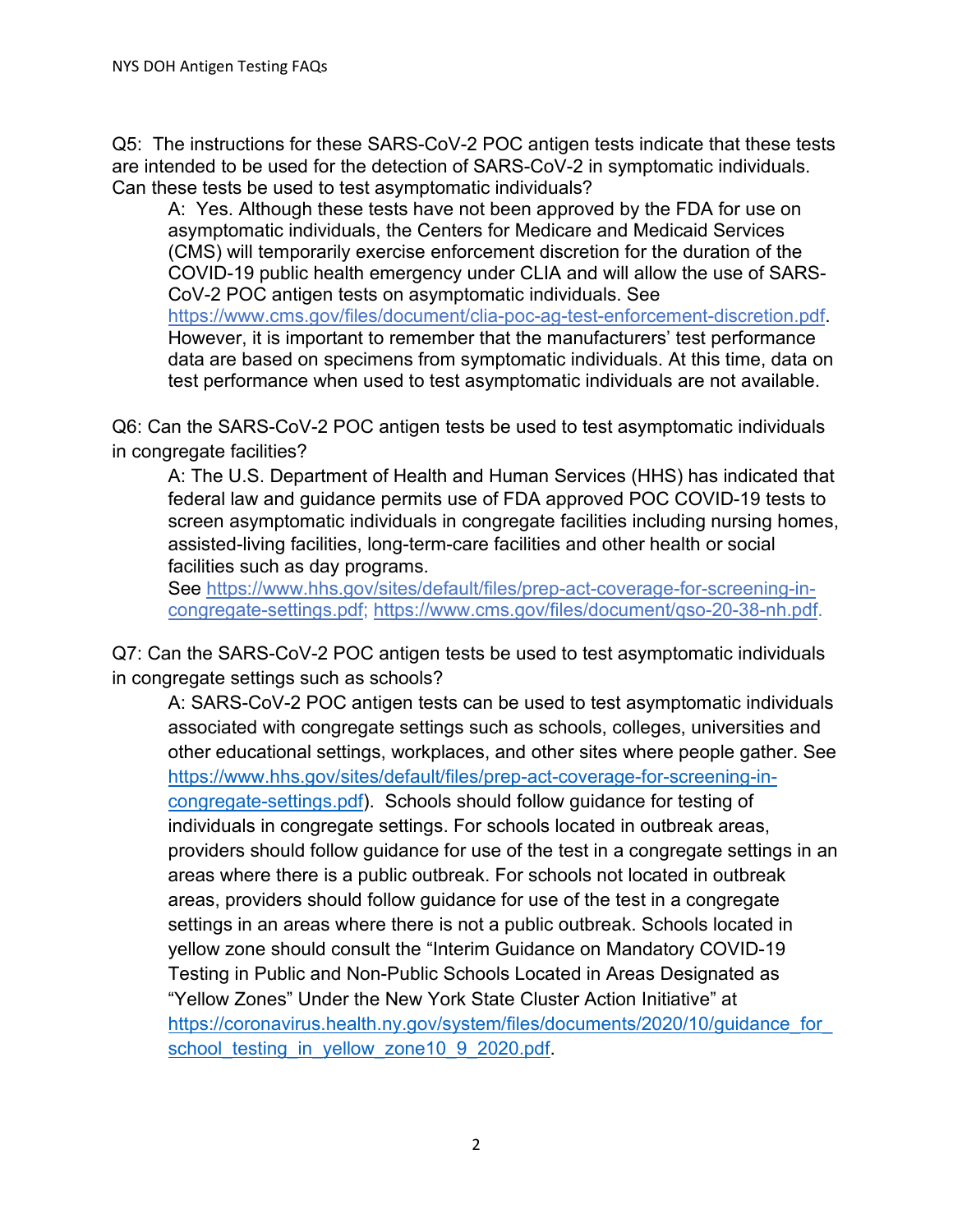# **Obtaining Approval to Use SARS-CoV-2 Antigen Tests**

Q8: Our facility is not a laboratory, but the instructions for the SARS-CoV-2 POC antigen tests state that testing is limited to laboratories certified under the Clinical Laboratory Improvement Amendments of 1988 (CLIA), 42 U.S.C. §263a, that meet the requirements to perform moderate, high or waived complexity tests. Do we still need to be approved to perform testing using a SARS-CoV-2 POC antigen test?

A: Yes. Any facility performing testing using a SARS-CoV-2 POC antigen test is considered to be a laboratory and will need to be approved by the New York State Department of Health (Department). This includes, but is not limited to, nursing homes, adult care facilities, home health and hospice agencies, urgent care centers, physician offices, employers, K-12 schools and universities. In most cases, a facility will need to be registered as a Limited Service Laboratory (LSL) or have a contractual relationship with an LSL to perform such tests.

Q9: The FDA has designated the SARS-CoV-2 POC antigen tests as waived. What type of approval is needed from the Department to perform testing using SARS-CoV-2 POC antigen tests?

A: In most cases, a facility that will only be performing waived testing using one of the SARS-CoV-2 POC antigen tests will need to be registered as a Limited Service Laboratory (LSL). At the Federal level, issuance of a CLIA certificate of waiver provides a facility the authority to perform waived testing. An LSL registration is equivalent to a CLIA certificate of waiver and will allow you to perform waived testing.

- Q10: Who issues an LSL registration? A: LSL registrations are issued by the Department's Wadsworth Center Clinical Laboratory Evaluation Program (CLEP).
- Q11: Our facility does not have an LSL registration. How do we become approved? A: LSL registrations are issued by the Department's Wadsworth Center Clinical Laboratory Evaluation Program (CLEP). To become registered, a nursing home, adult care provider or other entity must submit a complete LSL application. LSL application materials can be found at:

[https://www.wadsworth.org/regulatory/clep/limited-service-lab-certs.](https://www.wadsworth.org/regulatory/clep/limited-service-lab-certs) Click on "Obtaining a Limited Service Laboratory Registration Certificate" to review additional information and to access the application materials.

Q12: Our facility already has an LSL registration. Should I add the SARS-CoV-2 POC antigen tests to our current approval?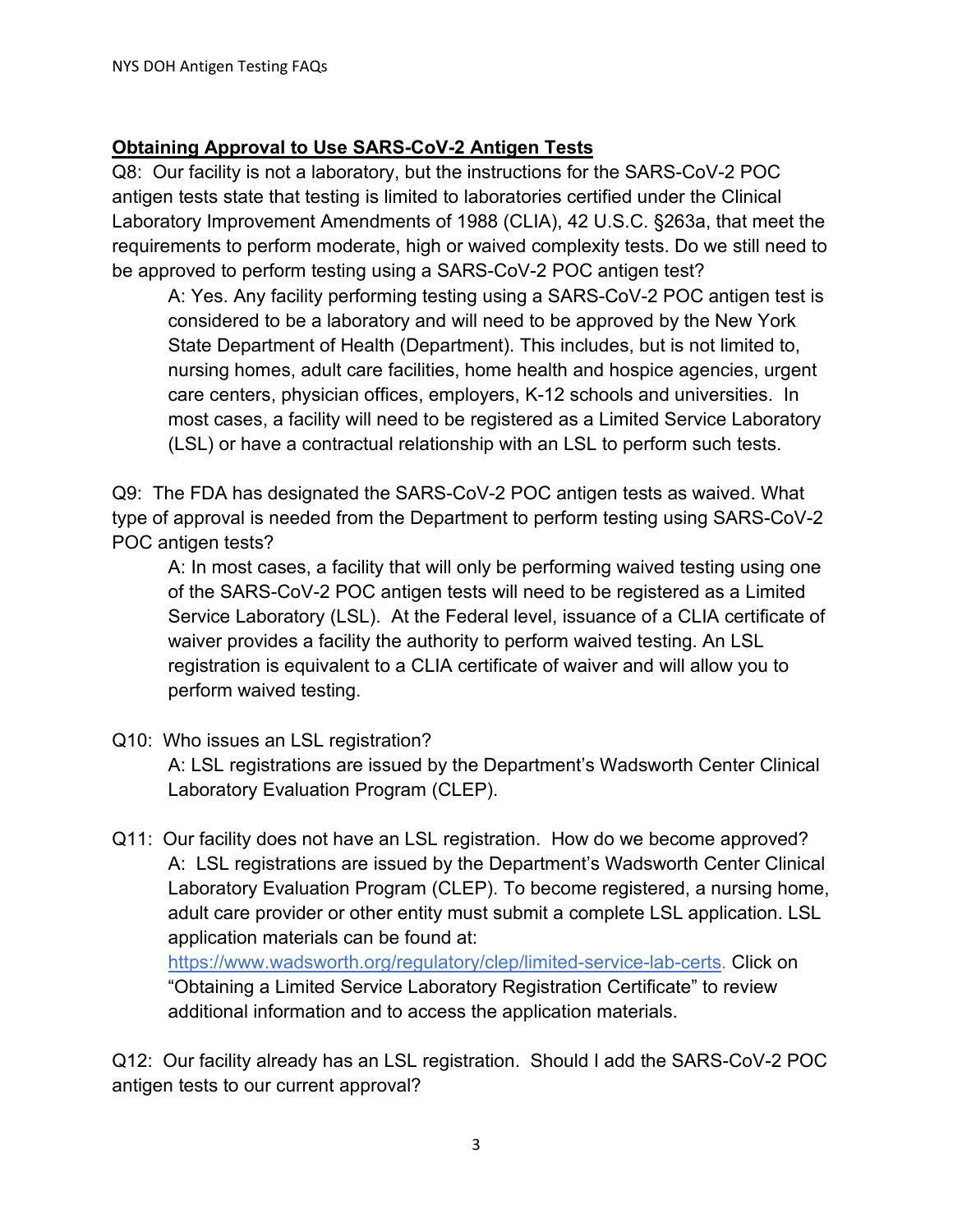A: Yes. A facility with an LSL will need to add the test to their approval. To add a test to your LSL registration, go to:

[https://www.wadsworth.org/regulatory/clep/limited-service-lab-certs.](https://www.wadsworth.org/regulatory/clep/limited-service-lab-certs) Click on "Changing a Limited Service Laboratory Registration Certificate" and then choose "Add and/or Delete Test Procedures". Fill out the form and follow the submission instructions.

Q13: If we have questions about obtaining or updating LSL registrations, who do we contact?

A: If you have any questions on how to add a test to an existing approval or on how to become approved, please contact clepitd@health.ny.gov.

### **Reporting of Test Results**

Q14: If our facility is performing testing with a SARS-CoV-2 POC antigen test, do we need to report test results to New York State?

A: Yes. All facilities who are performing SARS-CoV-2 POC antigen testing are required to report test results to the Commissioner of Health through the Electronic Clinical Laboratory Reporting System (ECLRS). Failure to report test results can result in a civil penalty.

Q15: What information needs to be reported?

A: All results, including positive, negative, and indeterminate results need to be reported. In addition, facilities performing SARS-CoV-2 antigen testing are required to report:

- test type;
- test result including positive and negative results;
- test result date;
- accession number;
- patient age;
- patient race;
- patient ethnicity;
- patient sex;
- patient name;
- patient's complete phone number;
- patient date of birth;
- full patient address where currently residing;
- county;
- ordering provider name;
- ordering provider address with zip;
- ordering provider phone number;
- performing facility name and CLIA number;
- performing facility zip code (full address);
- specimen source;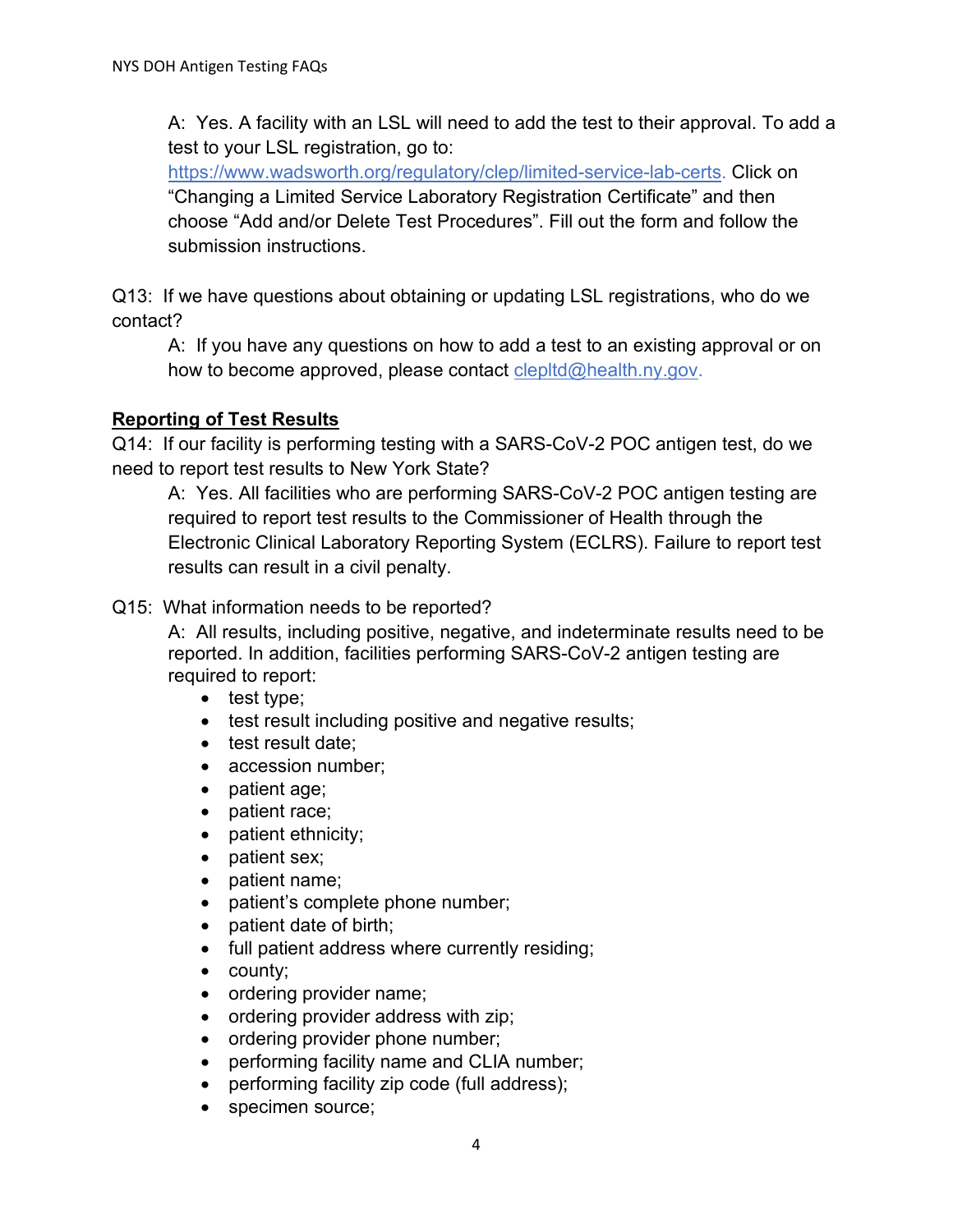- date specimen collected;
- patient's occupation;
- patient's employer name;
- patient's work address;
- patient's employer phone number;
- whether the person being tested attends, works or volunteers in a school and if so, the name and location of the school. This includes elementary, secondary and post-secondary/higher education. For minors, the detailed information can be entered in the occupation and employment fields.
- Q16: How often does this information need to be reported? A: Information needs to be reported as required by Executive Order. Pursuant to Executive Order 202.61 information must be reported, currently defined as within 3 hours through ECLRS.
- Q17: How are test results reported?

A: Results can be reported to ECLRS by file upload or by manual entry into ECLRS. Please contact the ECLRS Help Desk at (866) 325–7743 or [eclrs@health.ny.gov](mailto:eclrs@health.ny.gov) with any technical questions.

### **Considerations When Using SARS-CoV-2 Antigen Tests**

Q18: Do the SARS-CoV-2 POC antigen tests perform as well as a SARS-CoV-2 PCR test?

A: The performance of a test is typically expressed in terms of sensitivity and specificity.

- The **sensitivity** of a clinical test refers to the ability of the test to correctly identify those patients with the disease. SARS-CoV-2 antigen tests are generally less sensitive than SARS-CoV-2 PCR tests. The sensitivity of SARS-CoV-2 POC antigen tests range from 84.0%-97.6%.
- The **specificity** of a clinical test refers to the ability of the test to correctly identify those patients without the disease. The specificity of SARS-CoV-2 antigen tests are generally as high as the SARS-CoV-2 PCR tests.

Q19: Does the lower sensitivity impact how SARS-CoV-2 POC antigen tests are used and the actions that need to be taken after receiving a positive or negative result?

A: Yes. SARS-CoV-2 POC antigen tests have a lower sensitivity compared to lab-based SARS-CoV-2 PCR tests resulting in a potential for a false negative result. When the pretest probability (prevalence) is high, there is an increased likelihood of false negatives. Additionally, when the pretest probability (prevalence) is low, there is an increased likelihood of false positives, at levels depending on the specificity of the test.

Q20: Is there a testing algorithm that can be used to determine steps that need to be taken if a symptomatic or asymptomatic individual tests positive or negative when using a SARS-CoV-2 POC antigen test?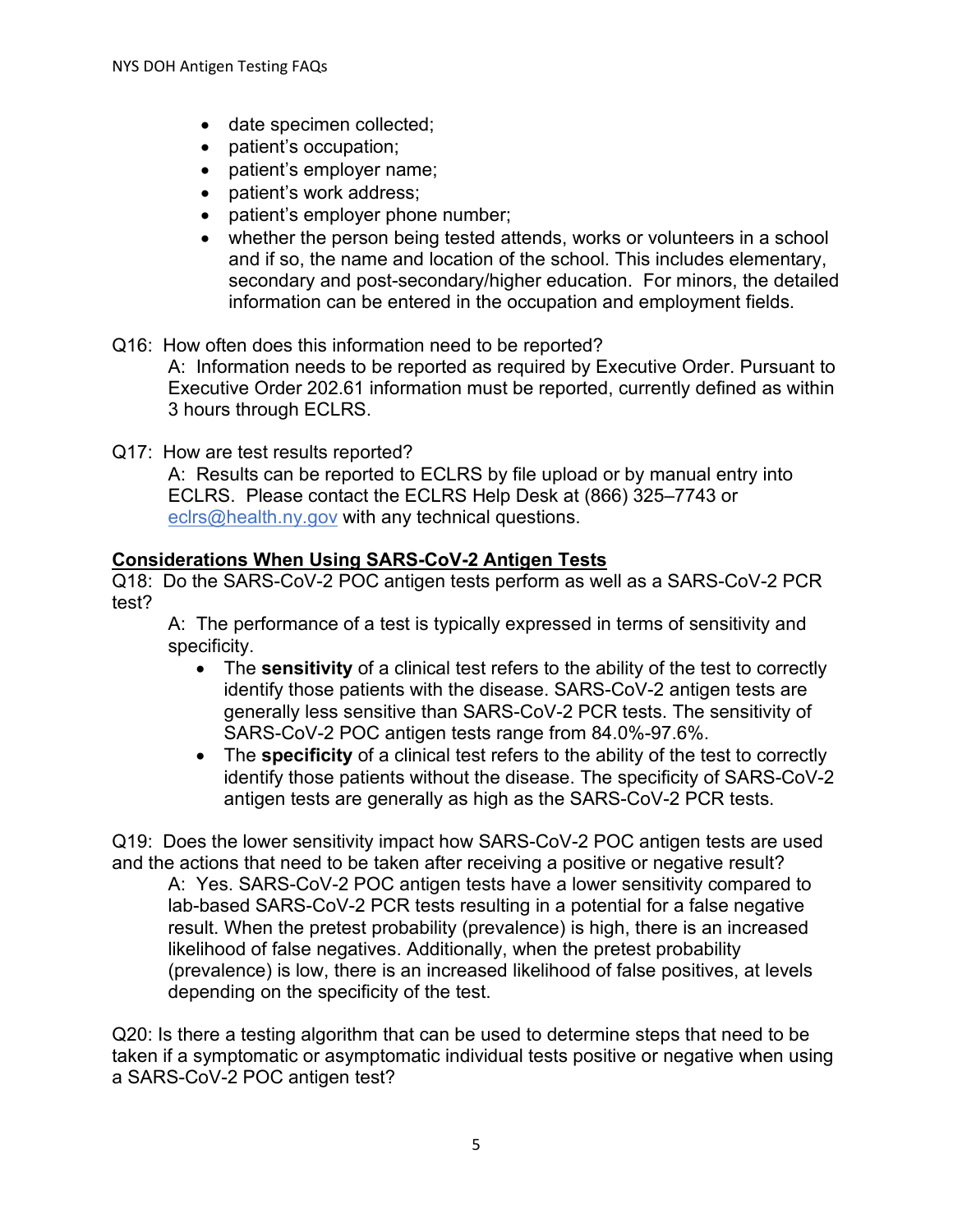A: Yes. Testing algorithms have been developed describing how SARS-CoV-2 POC antigen tests can be used when testing the general public in an outbreak setting and how SARS-CoV-2 POC antigen tests can be used by nursing homes and adult care facilities to perform testing on residents and employees. These algorithms are attached to this document. The testing algorithms describes how the tests can be used for symptomatic or asymptomatic individuals, if a confirmatory lab-based SARS-CoV-2 PCR test is needed and actions to be taken if the confirmatory test is positive or negative.

## **Use of SARS-CoV-2 Antigen Tests During a Outbreak in a Public Setting (see attached algorithms)**

Q21: If I test a *symptomatic* individual in an area with an outbreak using a SARS-CoV-2 POC antigen test, and the antigen test is *positive*, does the positive result need to be confirmed?

A: No. A positive result in this situation does not require confirmation. The result must be reported to ECLRS, and the appropriate actions (e.g. isolation, staying home from school or work, contact tracing) must be taken.

Q22: If I test a *symptomatic* individual in an area with an outbreak using a SARS-CoV-2 POC antigen test, and the antigen test is *negative*, does the negative result need to be confirmed?

A: Yes. Due to the lower sensitivity of the SARS-CoV-2 POC antigen tests there is an increased likelihood of false negatives. A confirmatory laboratory-based SARS-CoV-2 PCR test should immediately be performed in conjunction with testing for other respiratory pathogens. The individual should quarantine and stay home from school or work until the PCR test results are obtained.

- If the confirmatory laboratory-based PCR is positive, the individual must be put on isolation and continue to stay out of school or work. Contact tracing must be initiated.
- If the confirmatory laboratory-based PCR is negative, quarantine should be discontinued, and school or work can be resumed.

Regardless of the results of the PCR test, both the POC antigen test result and the PCR test result must be reported to ECLRS.

Q23: If I test an *asymptomatic* individual in an area with an outbreak using a SARS-CoV-2 POC antigen test, and the antigen test is *positive*, does the positive result need to be confirmed?

A: No. A positive result in the setting of an outbreak or high prevalence area/group does not require confirmation. The result must be reported to ECLRS,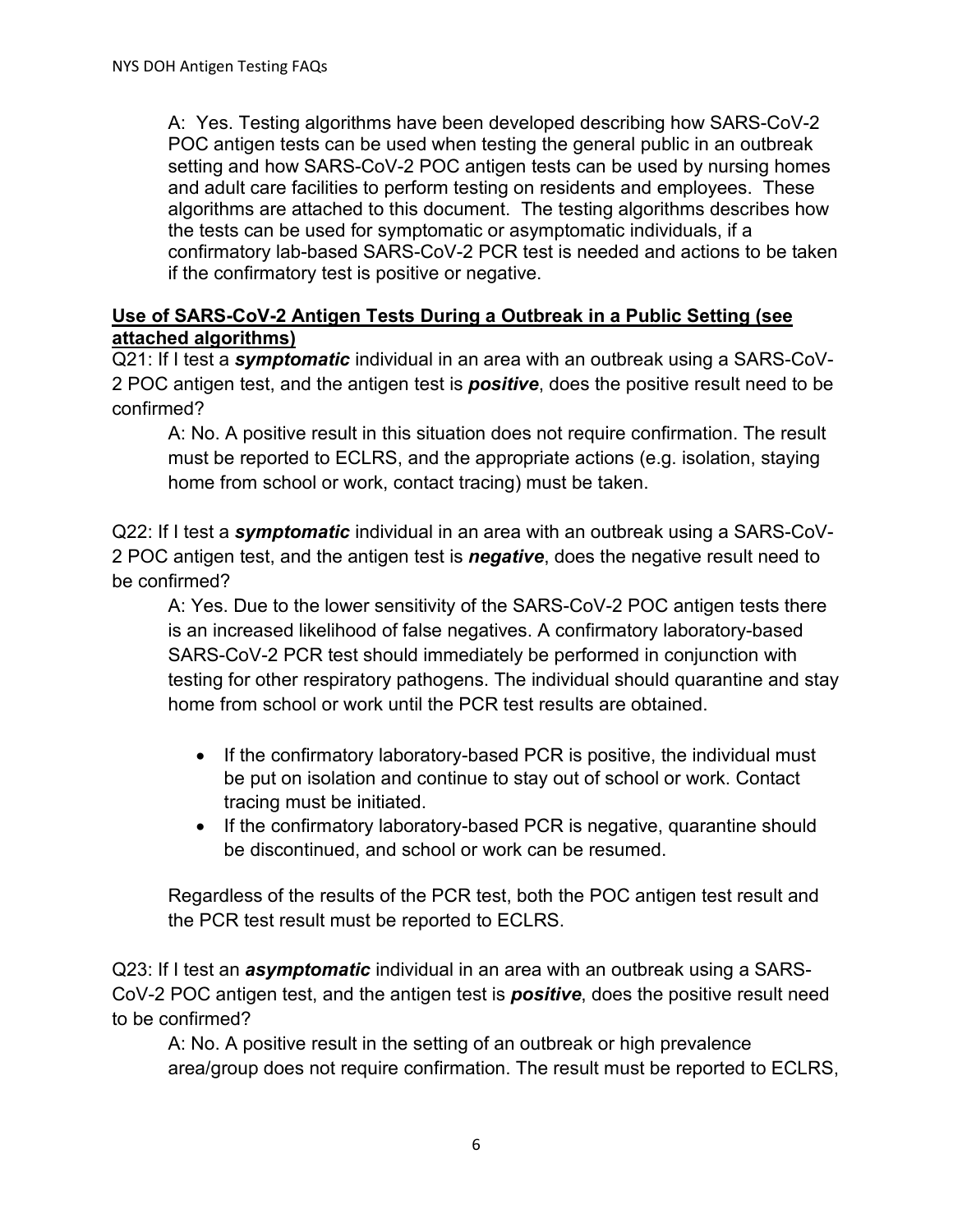and the appropriate actions (e.g. isolation, staying out of school or work, and contact tracing) must be taken.

Q24: If I test an *asymptomatic* individual in an area of an outbreak using a SARS-CoV-2 POC antigen test, and the antigen test is *negative*, does the negative result need to be confirmed?

A: Due to the potential of a false negative result, confirmatory laboratory-based SARS-CoV-2 PCR test should be considered. The confirmatory PCR test should occur on the same day as the antigen test. If this is not possible, it can be performed up to 48 hours later maximum. Note that data on the performance of antigen tests on asymptomatic individuals is not yet available and the value of a confirmatory PCR test is higher in areas where the virus is prevalent. If a followup PCR test is performed, then the individual should be quarantined and stay out of school and work until the PCR test results are obtained.

- If the confirmatory laboratory-based PCR is positive, the individual must be put on isolation and continue to stay out of school or work. Contact tracing must be initiated.
- If the confirmatory laboratory-based PCR is negative, quarantine should be discontinued, and school or work can be resumed.

Regardless of the results of the PCR test, both the POC antigen test result and the PCR test result must be reported to ECLRS.

# **Use of SARS-CoV-2 Antigen Tests by Nursing Homes, Adult Care Facilities and Other Congregate Facilities and Settings**

Q25: If I test a *symptomatic* individual in these facilities or settings using a SARS-CoV-2 POC antigen test, and the antigen test is *positive*, does the positive result need to be confirmed?

A: No. A positive result in this situation does not require confirmation. The result must be reported to ECLRS, and the appropriate actions (e.g. isolation, staying home from school or work, contact tracing) must be taken.

Q26: If I test a *symptomatic* individual in a facilities or settings using a SARS-CoV-2 POC antigen test, and the antigen test is *negative*, does the negative result need to be confirmed?

A: Yes. Due to the lower sensitivity of the SARS-CoV-2 POC antigen tests there is an increased likelihood of false negatives. A confirmatory laboratory-based SARS-CoV-2 PCR test should immediately be performed in conjunction with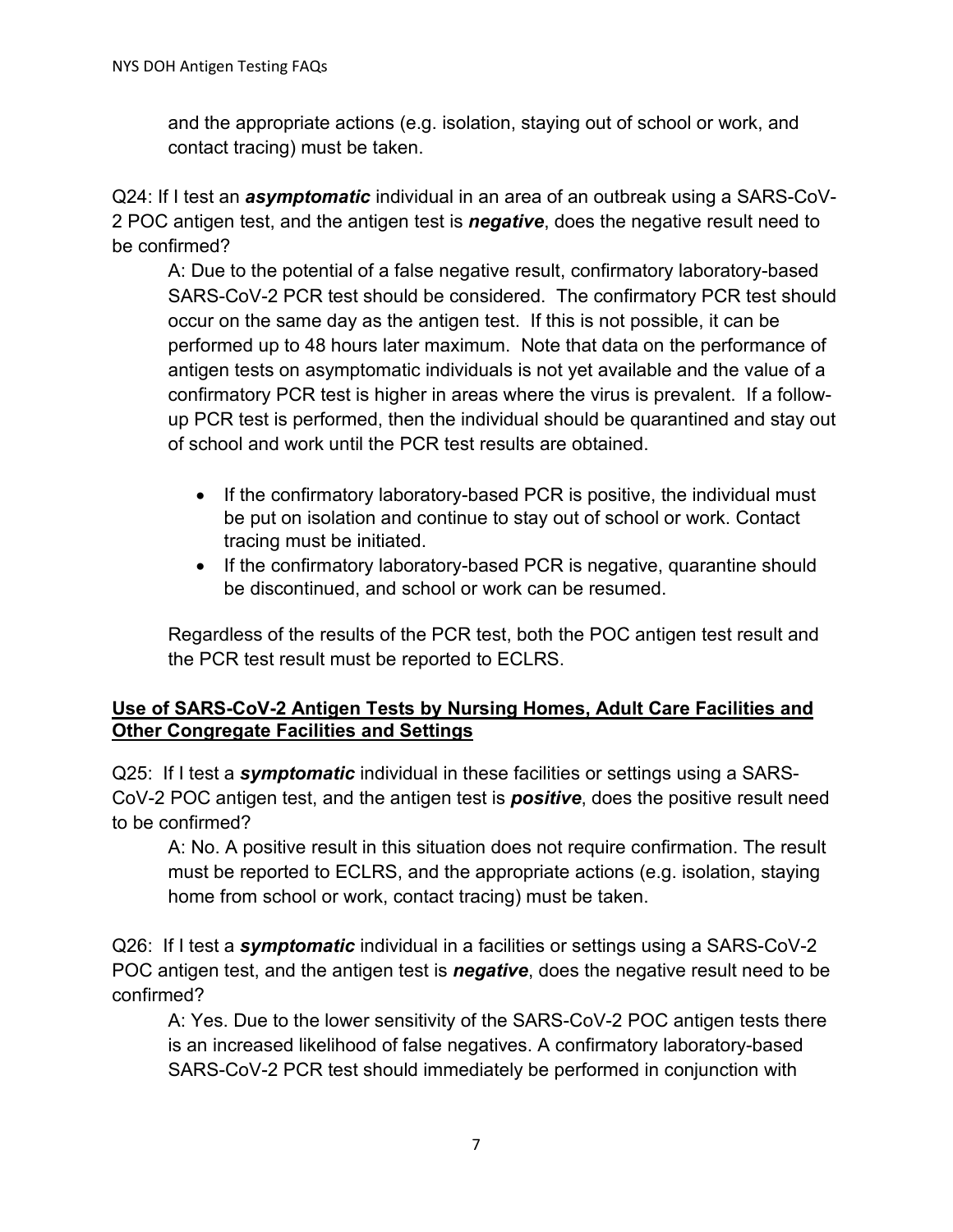testing for other respiratory pathogens. The individual should be quarantined and stay out of school and work until the PCR test results are obtained.

- If the confirmatory laboratory-based PCR is positive, the individual must be put on isolation and continue to stay out of school or work. Contact tracing must be initiated.
- If the confirmatory laboratory-based PCR is negative, quarantine should be discontinued, and school or work can be resumed.

Regardless of the results of the PCR test, both the POC antigen test result and the PCR test result must be reported to ECLRS.

Q27: If I test an *asymptomatic* individual in facilities or settings using a SARS-CoV-2 POC antigen test in a facility with an outbreak and the antigen test is *positive*, does the positive result need to be confirmed?

A: No. A positive result in the setting of an outbreak does not require confirmation. The result must be reported to ECLRS, and the appropriate actions (e.g. isolation, staying out of school or work, and contact tracing) must be taken.

Q28: If I test an *asymptomatic* individual in facilities or settings using a SARS-CoV-2 POC antigen test in a facility with an outbreak and the antigen test is *negative*, does the negative result need to be confirmed?

A: No. Serial testing should be continued as described by CMS. See CMS Memo QSO-20-38-NH: [https://www.cms.gov/medicareprovider-enrollment-and](https://www.cms.gov/medicareprovider-enrollment-and-liarule-ifc-cms-3401-ifc-additional-policy-and-regulatory-revisions-response-covid-19)[liarule-ifc-cms-3401-ifc-additional-policy-and-regulatory-revisions-response](https://www.cms.gov/medicareprovider-enrollment-and-liarule-ifc-cms-3401-ifc-additional-policy-and-regulatory-revisions-response-covid-19)[covid-19.](https://www.cms.gov/medicareprovider-enrollment-and-liarule-ifc-cms-3401-ifc-additional-policy-and-regulatory-revisions-response-covid-19)

Q29: If I test an *asymptomatic* individual in facilities or settings using a SARS-CoV-2 POC antigen test in a facility without an outbreak and the test is *positive*, should the positive result be confirmed?

A: Yes. Due to uncertain specificity of the SARS-CoV-2 POC antigen tests when performed on asymptomatic individuals, there might be an increased likelihood of false positives. A confirmatory laboratory-based SARS-CoV-2 PCR test should be performed within 48 hours and preferably the same day as the antigen test. The individual must be quarantined until the PCR test results are obtained.

- If the confirmatory laboratory-based PCR is positive, the individual must be isolated, and the facility musts initiate an outbreak response.
- If the confirmatory laboratory-based PCR is negative, quarantine should be discontinued unless the patient has become symptomatic.
- If the PCR test result is not available within 3-days after performing the SARS-CoV-2 POC antigen test, the facility should proceed with other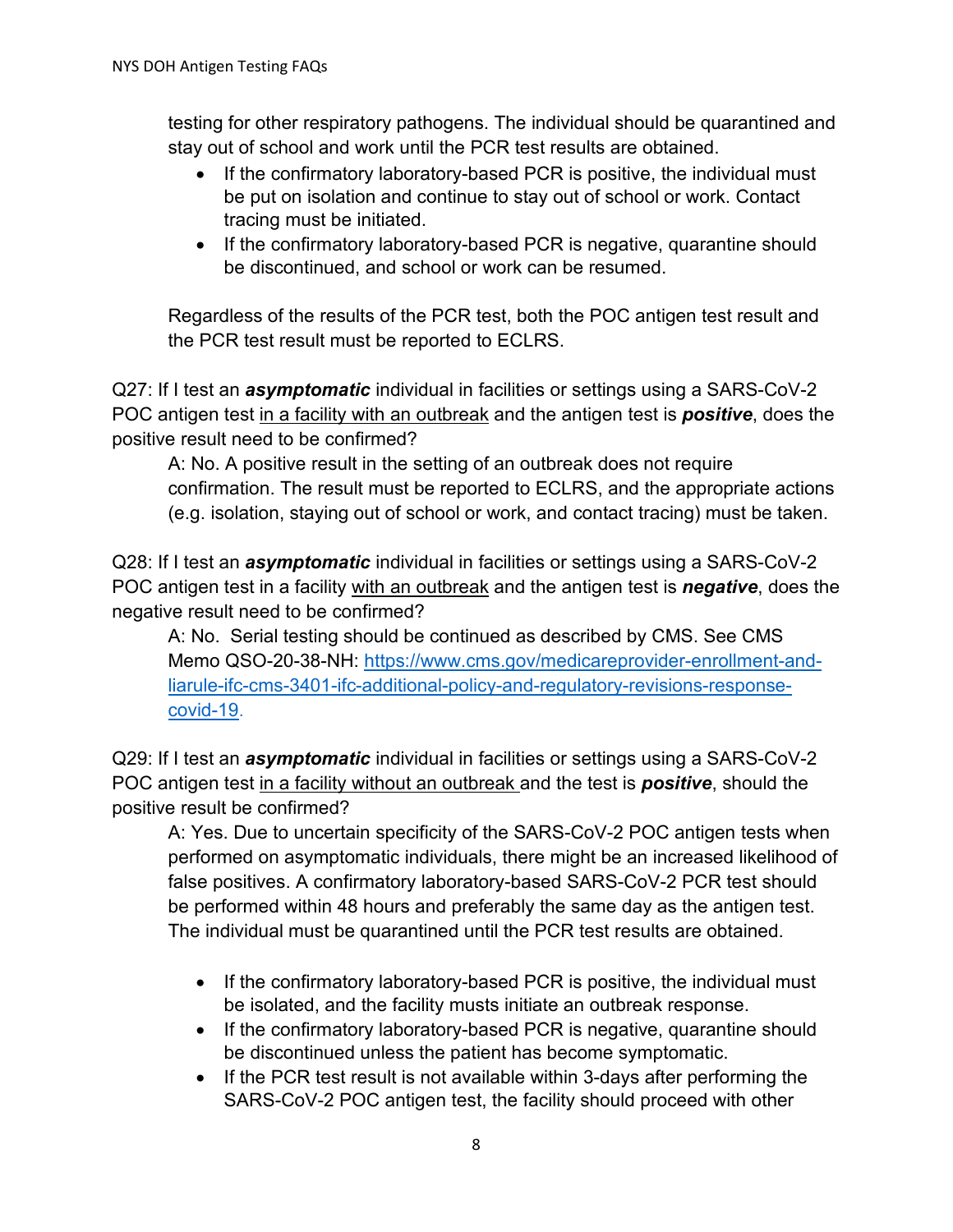appropriate actions such as isolating the individual and initiating outbreak response.

As more is learned about the test performance of POC antigen tests when used in this setting, these recommendations may change. Regardless of the results of the PCR test, both the POC antigen test result and the PCR test result must be reported to ECLRS.

Q30: If I test an *asymptomatic* individual in facilities or settings using a SARS-CoV-2 POC antigen test in a facility without an outbreak and the test is *negative*, should the negative result be confirmed?

A: No. A negative result in this situation does not require confirmation. Routing screening should be continued as described by CMS. See CMS Memo QSO-20- 38-NH: [https://www.cms.gov/medicareprovider-enrollment-and-](https://www.cms.gov/medicareprovider-enrollment-and-certificationsurveycertificationgeninfopolicy-and-memos-states-and/interim-final-rule-ifc-cms-3401-ifc-additional-policy-and-regulatory-revisions-response-covid-19)

[certificationsurveycertificationgeninfopolicy-and-memos-states-and/interim-final](https://www.cms.gov/medicareprovider-enrollment-and-certificationsurveycertificationgeninfopolicy-and-memos-states-and/interim-final-rule-ifc-cms-3401-ifc-additional-policy-and-regulatory-revisions-response-covid-19)[rule-ifc-cms-3401-ifc-additional-policy-and-regulatory-revisions-response-covid-](https://www.cms.gov/medicareprovider-enrollment-and-certificationsurveycertificationgeninfopolicy-and-memos-states-and/interim-final-rule-ifc-cms-3401-ifc-additional-policy-and-regulatory-revisions-response-covid-19)[19.](https://www.cms.gov/medicareprovider-enrollment-and-certificationsurveycertificationgeninfopolicy-and-memos-states-and/interim-final-rule-ifc-cms-3401-ifc-additional-policy-and-regulatory-revisions-response-covid-19)

Employees can continue to work, and the result must be reported to ECLRS.

### **Information for Nursing Homes**

Q31: The Department issued Revised Skilled Nursing Facility Visitation guidance on September 17, 2020 which states that nursing homes must have an executed and operationalized arrangement with laboratories to process SARS-CoV-2 virus tests and that the test used should be able to detect SARS-CoV-2 virus with greater than 95% sensitivity and greater than 90% specificity. However, we are aware that the antigen tests being distributed by HHS may not meet these criteria for sensitivity and specificity. Can the antigen tests being distributed by HHS still be used to perform testing of our staff and residents?

A: Yes. On August 26, 2020, CMS published CMS Memo QSO-20-38-NH that states that facilities can meet the testing requirements through the use of rapid point-of-care (POC) diagnostic testing devices or through an arrangement with an offsite laboratory. For additional information, see:

[https://www.cms.gov/medicareprovider-enrollment-and](https://www.cms.gov/medicareprovider-enrollment-and-certificationsurveycertificationgeninfopolicy-and-memos-states-and/interim-final-rule-ifc-cms-3401-ifc-additional-policy-and-regulatory-revisions-response-covid-19)[certificationsurveycertificationgeninfopolicy-and-memos-states-and/interim-final](https://www.cms.gov/medicareprovider-enrollment-and-certificationsurveycertificationgeninfopolicy-and-memos-states-and/interim-final-rule-ifc-cms-3401-ifc-additional-policy-and-regulatory-revisions-response-covid-19)[rule-ifc-cms-3401-ifc-additional-policy-and-regulatory-revisions-response-covid-](https://www.cms.gov/medicareprovider-enrollment-and-certificationsurveycertificationgeninfopolicy-and-memos-states-and/interim-final-rule-ifc-cms-3401-ifc-additional-policy-and-regulatory-revisions-response-covid-19)[19.](https://www.cms.gov/medicareprovider-enrollment-and-certificationsurveycertificationgeninfopolicy-and-memos-states-and/interim-final-rule-ifc-cms-3401-ifc-additional-policy-and-regulatory-revisions-response-covid-19)

Q32: CMS issued revised regulations on August 25, 2020 that establish Long-Term Care (LTC) Facility Testing Requirements for Staff and Residents and CMS presented information describing these new requirements. Are New York State nursing homes required to follow CMS testing requirements?